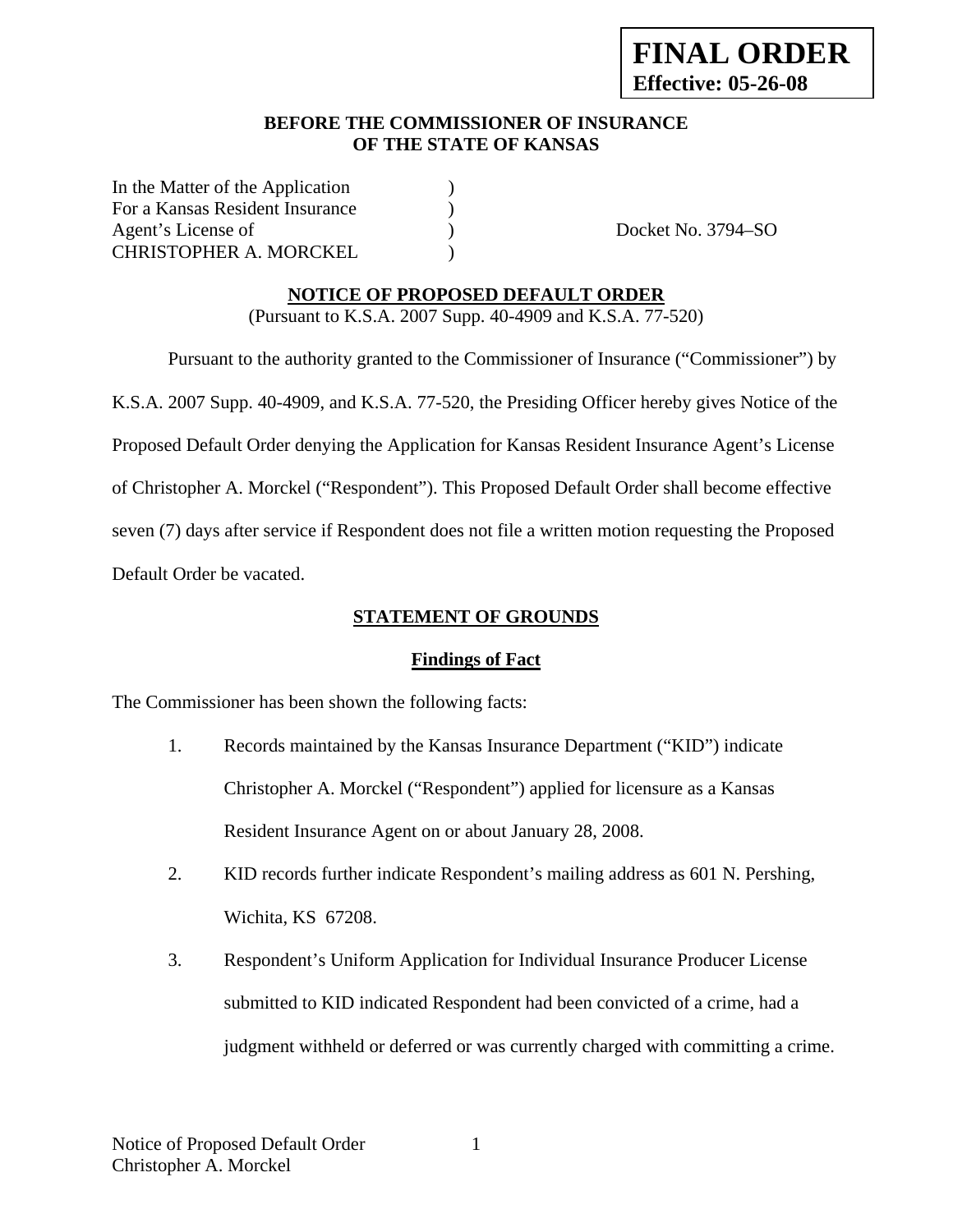- 4. Due to this conviction, Respondent was required to submit a 1033 Form as required by 18 U.S.C. §1033. Respondent also included with the 1033 Form all required attachments.
- 5. On February 20, 2008 a Summary Order denying Respondent's application for Kansas resident insurance agent's license was issued.
- 6. Respondent timely requested a hearing pursuant to K.S.A. 77-501 *et. seq.*
- 7. On March 31, 2008 a pre-hearing conference was held in which Respondent was advised that the formal hearing would be held on April 17, 2008 at 1:30 p.m.
- 8. On April 17, 2008 all KID witnesses were present and prepared to go forward with the formal hearing.
- 9. On April 17, 2008 at 1:30 p.m., Mr. Morckel failed to appear for the formal hearing.
- 10. Presiding Officer took notice that Mr. Morckel had not submitted the requested discovery and that he had not contacted KID in regards to appearing at this hearing by telephone or to request a continuance.
- 11. KID moved for the admission of State's exhibits  $1 7$ .
- 12. KID moved for the issuance of a proposed default order denying Respondent's license pursuant to K.S.A. 77-520.
- 13. KID's request was granted.
- 14. The Summary Order is hereby granted and incorporated into this order as if set forth therein.
- 15. Pursuant to K.S.A. 2007 Supp. 40-4909(a)(6), Respondent's application for a Kansas resident insurance agent's license is hereby denied.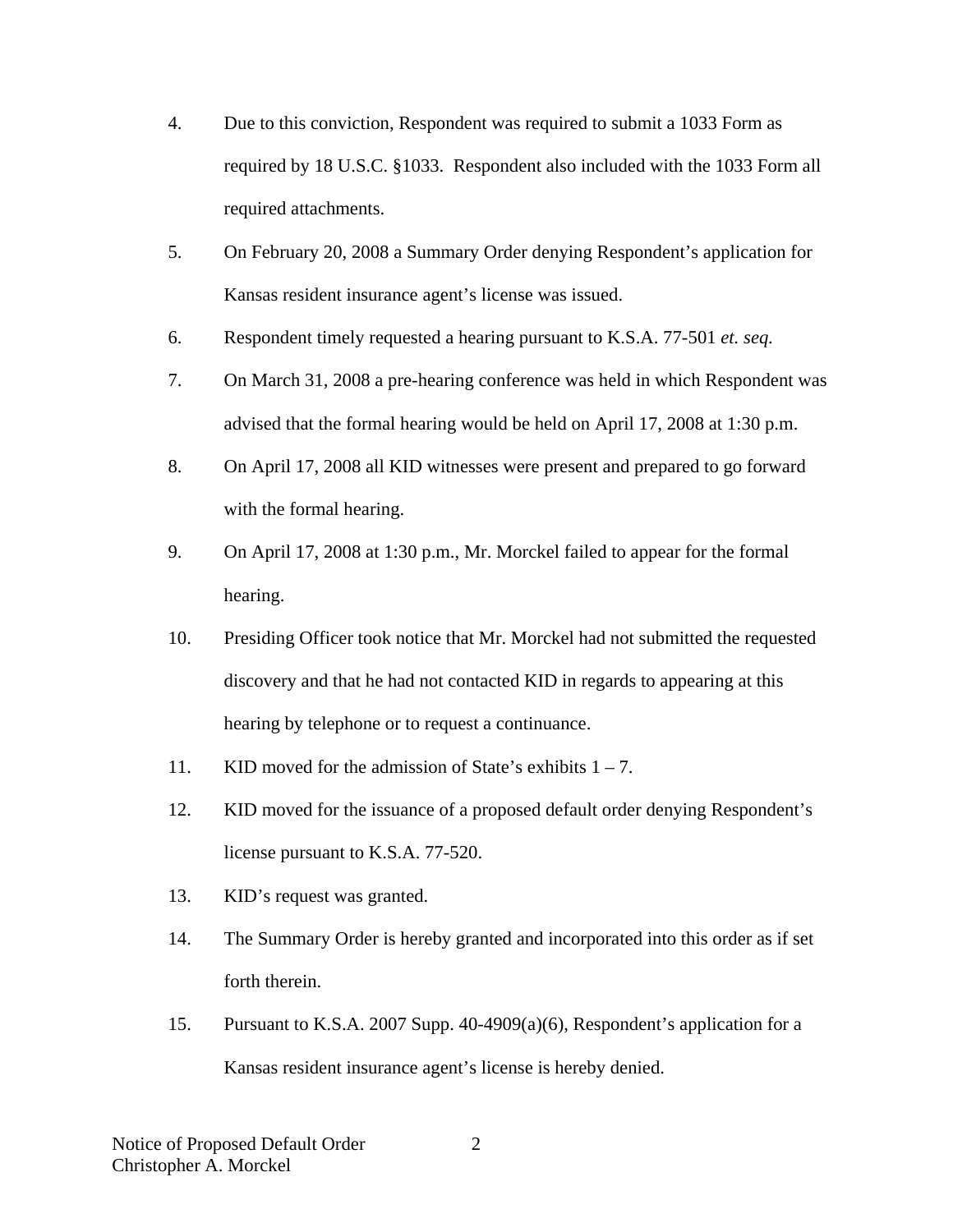## **Applicable Law**

- 16. K.S.A. 77-520 provides, in pertinent part:
	- (a) If a party fails to attend or participate in a prehearing conference, hearing or other stage of an adjudicative proceeding, the presiding officer may serve upon all parties written notice of a proposed default order, including a statement of the grounds.
	- (b) Within seven days after service of the proposed default order, the party against whom it was filed may file a written motion requesting that the proposed default order be vacated and stating the grounds relied upon. During the time within which a party may file a written motion under this subsection, the presiding officer may adjourn the proceedings or conduct them without the participation of the party against whom a proposed default order was issued, having due regard for the interests of justice and the orderly and proper conduct of the proceedings.
	- (c) The proposed default order shall become effective after expiration of the time within which the party may file a written motion under subsection (b) unless a written motion to vacate the order is filed with the agency within such time. Upon receipt of a motion to vacate a proposed default order, the presiding officer shall either vacate the proposed order or issue the default order as proposed. If the presiding officer issues a default order as proposed the order shall become effective upon service.
	- (d) After a default order becomes effective, the presiding officer shall conduct any further proceedings necessary to complete the adjudication without the participation of the party in default and shall determine all issues in the adjudication, including those affecting the defaulting party.
- 17. K.S.A. 40-4909 states, in pertinent part:
	- (a) The commissioner may deny, suspend, revoke, or refuse renewal of any license issued under this act if the commissioner finds that the applicant or license holder has:
		- (6) been convicted of a misdemeanor or felony.
	- (b) In addition, the commissioner may suspend, revoke or refuse renewal of any license issued under this act if the commissioner finds that the interests of the insurer or the insurable interests of the public are not properly served under such license.

#### **Conclusions of Law**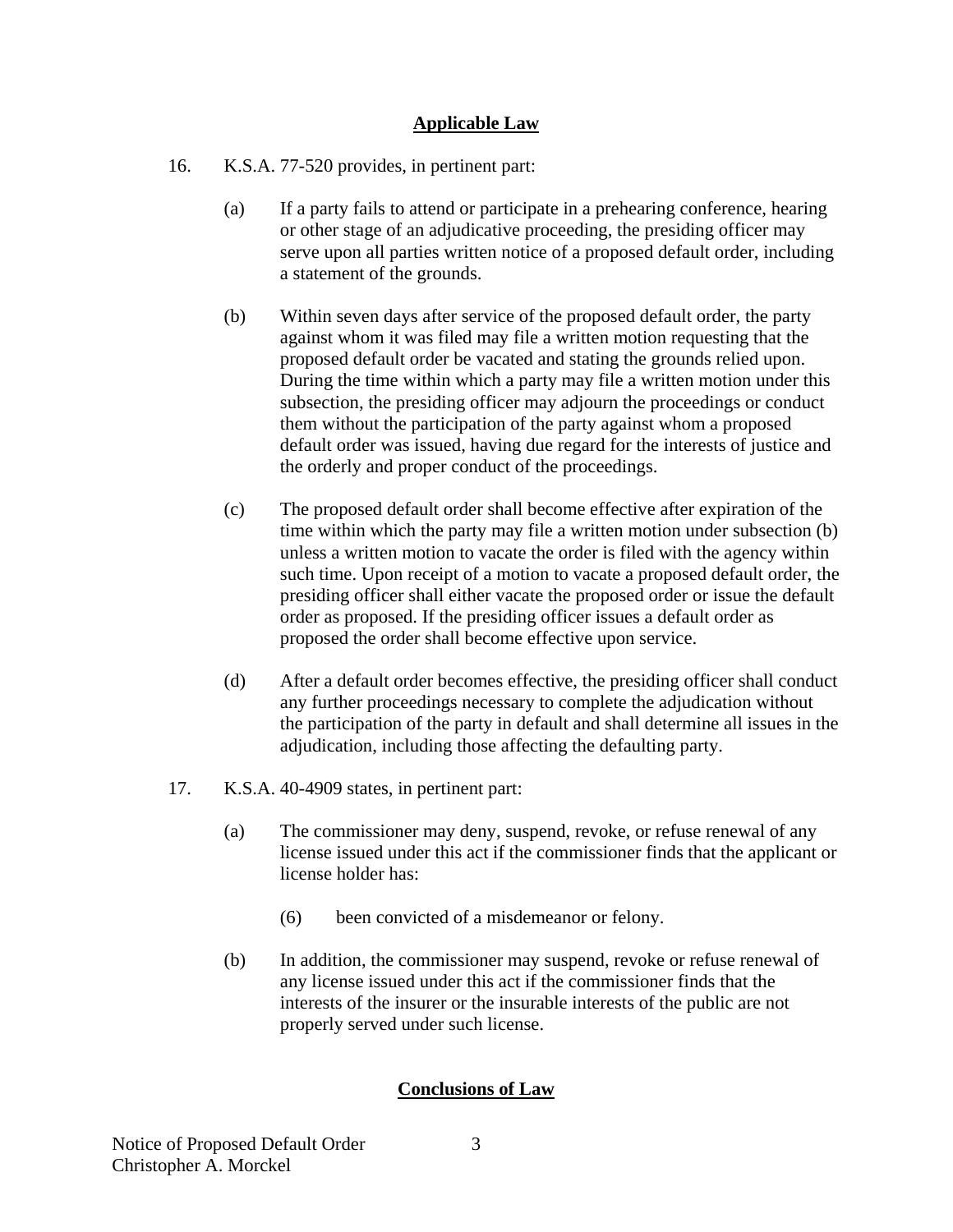- 18. The Commissioner has jurisdiction over Respondent as well as the subject matter of this proceeding and such proceeding is held in the public interest.
- 19. The Commissioner finds, pursuant to K.S.A. 77-520, that Respondent is in default for failure to appear at the April 17, 2008 hearing in the above-captioned matter.

## **IT IS THEREFORE ORDERE BY THE COMMISSIONER OF INSURANCE**

**THAT** the application for Kansas Resident Insurance Agent's License of CHRISTOPHER A. MORCKEL is hereby **DENIED**.

 **IT IS FURTHER ORDERED** pursuant to K.S.A. 2007 Supp. 40-4909(f) that Christopher A. Morckel shall pay the costs in the amount of \$95.70 in the above-captioned matter.

#### **NOTICE OF RIGHTS**

(Pursuant to K.S.A. 77-520)

Pursuant to K.S.A. 77-520, Respondent may file a written motion requesting that the proposed default order be vacated and stating the grounds relied upon. The proposed default order shall become effective after expiration of the time within which the party may file a written motion under subsection (b) unless a written motion to vacate the order is filed with the agency within such time. Upon receipt of a motion to vacate a proposed default order, the presiding officer shall either vacate the proposed order or issue the default order as proposed. If the presiding officer issues a default order as proposed, the order shall become effective upon service.

In the event Respondent files a petition for judicial review, pursuant to K.S.A. 77-613(e), the agency officer to be served on behalf of the Kansas Insurance Department is:

> John W. Campbell, General Counsel Kansas Insurance Department

4